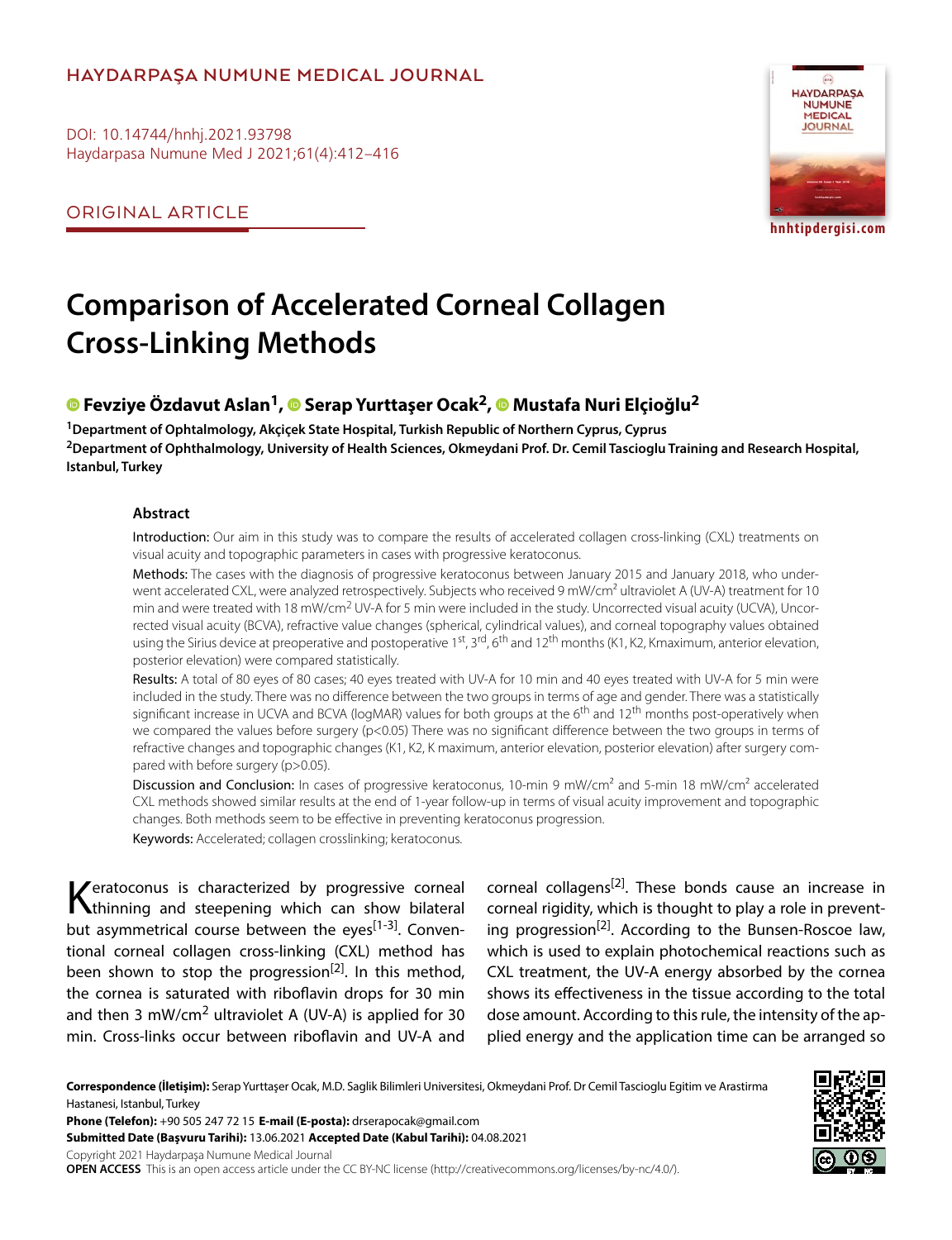that the total amount of applied energy does not change. Therefore, based on the equal dose physical principle, 9 mW/cm<sup>2</sup> in 10 min, 18 mW/cm<sup>2</sup> in 5 min, 30 mW/cm<sup>2</sup> in 3 min, and 45 mW/cm<sup>2</sup> in 2 min, corresponding to 5.4 J/cm<sup>2</sup> energy doses, is predicted to be as effective as the conventional CXL treatment with the Dresden protocol<sup>[4]</sup>. Based on this law, accelerated methods have become more preffrable in order to increase patient comfort, since the total time in conventional CXL is 1 h. Accelerated methods have

been shown to have similar efficacy and reliability with conventional methods<sup>[3]</sup>. The number of studies comparing accelerated methods with each other in the literature are quite limited<sup>[1]</sup>. Instead, more publications are present in the literaure comparing accelerated methods with the conventional method<sup>[5-10]</sup>.

Our aim in this study is to compare the results of accelerated collagen CXL treatments applied at different times (10 min 9 mW/cm<sup>2</sup> and 5 min 18 mW/cm<sup>2</sup>) in patients with progressive keratoconus on visual acuity and topographic parameters at the end of 1 year follow-up.

## **Materials and Methods**

For this study, cases with progressive keratoconus disease who underwent accelerated CXL between January 2015 and January 2018 were retrospectively analyzed. Cases that received 9 mW/cm² UV-A treatment for 10 min and who were treated with 18 mW/cm2 UV-A for 5 min with a followup period of at least 1 year were included in the study. The study was approved by the ethical committee of Health Sciences University Okmeydanı Training and Research Hospital (Istanbul, Turkey) according to the principles of the Declaration of Helsinki. The written informed consent was obtained from each patient before the procedure.

Those who were under the age of 18 and over the age of 40, those with a thin corneal thickness of <400 microns (µm), patients with scars or opacities in the cornea, patients who had eye surgery before, those who had a systemic disease or who had eye pathology except keratoconus, those who were on pregnancy or lactation at that time and cases with a follow-up period of <12 months were excluded from the study. Uncorrected visual acuity (UCVA), best-corrected visual acuity (BCVA), refractive value changes (spherical and cylindrical values), and parameters (K1, K2, K maximum, anterior elevation, posterior elevation) obtained from corneal tomography device Sirius® (Scheimpflug tomography system-CSO Inc) at preoperative and postoperative 1<sup>st</sup>, 3<sup>rd</sup>, 6<sup>th</sup>, and 12<sup>th</sup> months were statistically compared.

### **Surgical Technique**

Accelerated CXL treatment was administered under topical anesthesia (0.5% proparacaine hydrochloride (Alcaine®, Alcon Laboratories, Inc., Hünnenberg, Switzerland) under sterile conditions). After debridement of the epithelial layer with a diameter of 8–9 mm in the central cornea, riboflavin drops (MedioCROSS® M Kiel, Germany) containing 0.1% riboflavin and 1.1% hydroxypropyl methylcellulose were applied every 2 min for 20 min. Afterward, an UVA beam with a diameter of 9 mm (370 nm) was applied from a distance of 5 cm perpendicular to the corneal apex with the help of a device (Peschke Vario 365, Huenenberg, Switzerland). UVA duration was 10 min (9 mW/cm<sup>2</sup>, total 5.4 J/cm<sup>2</sup>) in group 1, and 5 min (18 mW/cm<sup>2</sup>, total 5.4 J/cm<sup>2</sup>) in group 2 cases. A bandage contact lens was placed after the eye was washed with BSS (20 ml balanced salt solution) solution.

### **Statistical Analysis**

While evaluating the findings obtained in the study, IBM Statistical Package for Social Sciences Statistics 23.0 (IBM SPSS, Turkey) for windows statistical package program was used for statistical analysis. While evaluating the study data, the conformity of the parameters to the normal distribution was evaluated with the Shapiro Wilks test. While evaluating the study data, in addition to descriptive statistical methods (mean, standard deviation, frequency), Student's t-test was used for the comparison of normally distributed parameters between two groups, and Mann Whitney U test was used for comparisons of non-normally distributed parameters between the two groups. Paired Sampled t-test was used for in-group comparisons of normally distributed quantitative data, and Wilcoxon Signed Ranks test was used for in-group comparisons of non-normally/qualitatively distributed parameters. Chi-square test, Fisher's Exact test, Continuity (Yates) Correction was used to compare qualitative data. Pearson correlation analysis was used to examine the relationships between parameters. Significance was evaluated at the p<0.05 level.

### **Results**

The study was conducted with 80 eyes of 80 subjects, 50 (62.5%) male and 30 (37.5%) female subjects. The mean age of the cases was calculated as 25.56±6.47 years (range 18–45).

Table 1 shows the age and gender distribution of the cases according to the groups. There was no statistically significant difference between the two treatment groups in terms of age and gender (p>0.05).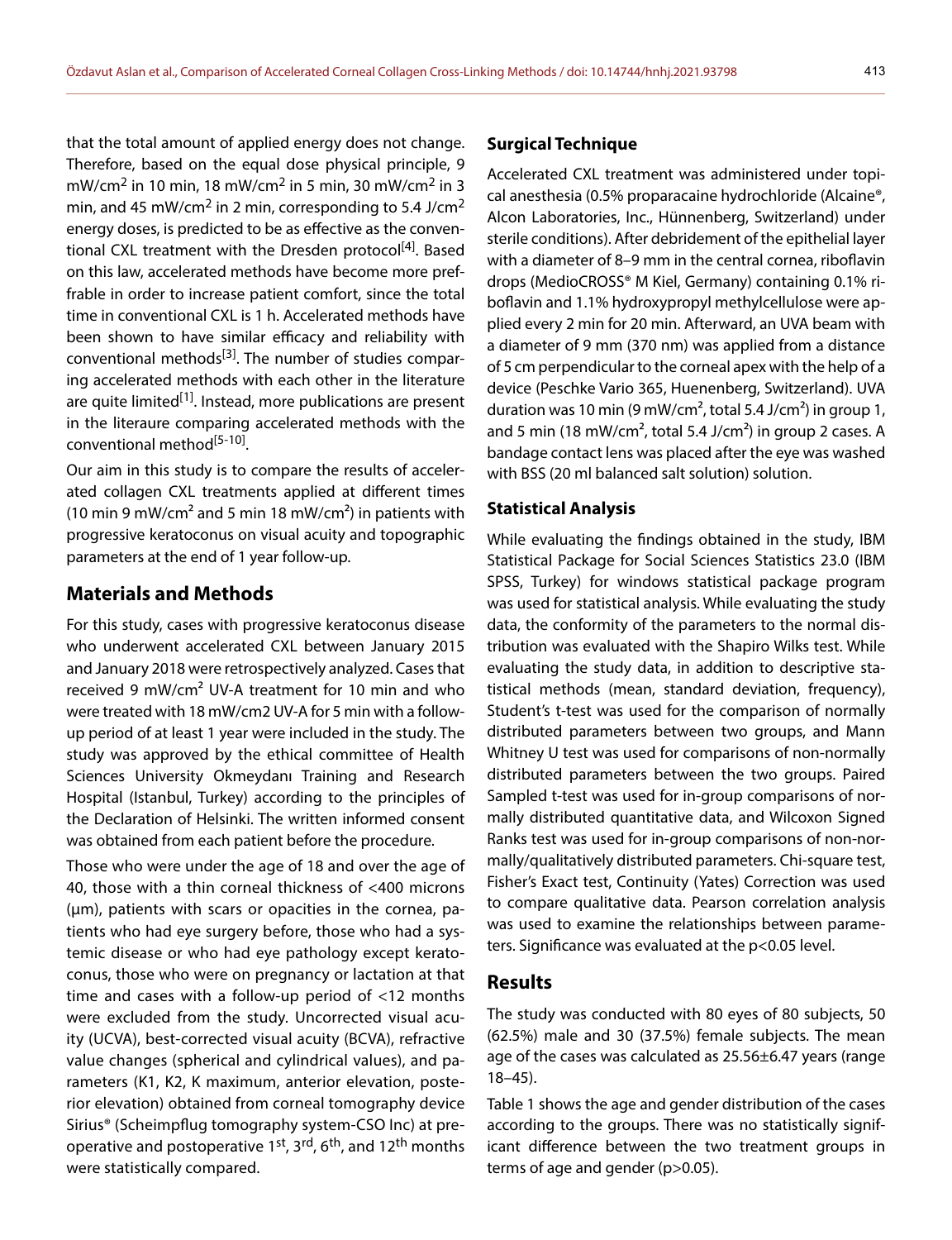| <b>Table 1.</b> Evaluation of demographic characteristics among<br>treatment time groups     |                          |                          |        |  |  |
|----------------------------------------------------------------------------------------------|--------------------------|--------------------------|--------|--|--|
| Variable                                                                                     | 5 min<br>A-CXL           | 10 min<br>A-CXL          | р      |  |  |
| Age ( $Mean \pm SD$ )<br>Sex                                                                 | $26.87 \pm 6.58$         | $24.25 \pm 6.15$         | 10.069 |  |  |
| Male<br>Female                                                                               | 21 (52.5%)<br>19 (47.5%) | 29 (72.5%)<br>11 (27.5%) | 20.106 |  |  |
| <sup>1</sup> Student t-test; <sup>2</sup> Continuity (yates) correction. CXL: Cross-linking. |                          |                          |        |  |  |

**Table 1.** Evaluation of demographic characteristics among

In terms of UCVA; in the group treated with UV-A for 10 min; while there was no significant change in the  $1<sup>st</sup>$  and 3<sup>rd</sup> month values after the treatment compared to the pre-treatment (p>0.05), the increase rates observed in the 6<sup>th</sup> and 12<sup>th</sup> month values were statistically significant (p<0.05). In the group treated with UV-A for 5 min; while there was no significant change in the 1<sup>st</sup> month values after the treatment compared to the pre-treatment (p>0.05), the increase rates observed in the 3<sup>rd</sup>, 6<sup>th</sup>, and 12<sup>th</sup> month values were statistically significant (p<0.05).

In terms of BCVA (logMAR); while there was no significant change in the 1<sup>st</sup> and 3<sup>rd</sup> month values after the treatment (p>0.05), the increases in the  $6<sup>th</sup>$  and 12<sup>th</sup> month values were statistically significant compared with pre-treatment (p<0.05) in the group treated with 10 min of UV-A. In the group treated with UV-A for 5 min; The increases in the  $1<sup>st</sup>$ , 3<sup>rd</sup>, 6<sup>th</sup>, and 12<sup>th</sup> months after treatment were statistically significant (p<0.05).

Preoperative BCVA and BCVA at 1<sup>st</sup>, 3<sup>rd</sup>, 6<sup>th</sup>, and 12<sup>th</sup> months after the surgery is shown in Figure 1 by groups. There was no statistically significant difference between the groups treated with 5 min and 10 min of CXL in terms of BCVA (logMAR) values for all visits (before surgery and after the surgery) (p>0.05).



**Figure 1.** Best-corrected visual acuity levels: Before surgery and after surgery 1<sup>st</sup> month, 3<sup>rd</sup> month, 6<sup>th</sup> month, and 12<sup>th</sup> month (logmar). CXL: Cross-linking, min (m): min.

Table 2 shows the UCVA and BCVA and refractive changes at the examination before the surgery and 1, 3, 6, 12 months after the surgery. Among the groups treated with UV-A for 5 min and 10 min; there was no statistically significant difference in terms of UCVA, BCVA, spherical value, and cylindrical value changes at  $1^{st}$ ,  $3^{rd}$ ,  $6^{th}$ , and  $12^{th}$  months after the surgery compared to the values before the surgery (p>0.05). Table 3 shows flat keratometry (K1), steep keratometry (K2),

maximum keratometry (Kmax), anterior elevation (KVf), and posterior elevation (KVb) values for before the surgery and 1, 3, 6, and 12 months after the surgery. There was no statistically significant difference between groups (5 min and 10 min) in terms of the amount of change in f K1, K2, Kmax, KVf, and KVb values preoperatively and at the postoperative 1<sup>st</sup>, 3<sup>rd</sup>, 6<sup>th</sup>, and 12<sup>th</sup> months (p>0.05).

### **Discussion**

Since the treatment time is lengthy in the standard corneal collagen crosslinking protocol, the irradiation time can be reduced by maintaining the total treatment dose in the ac-

| Table 2. Evaluation of the changes values in refractive data                                               |
|------------------------------------------------------------------------------------------------------------|
| between the groups at the 1 <sup>st</sup> , $3^{rd}$ , 6 <sup>th</sup> , and 12 <sup>th</sup> months after |
| surgery compared to before surgery                                                                         |

|                              |                  | <b>Processing time</b> |        |
|------------------------------|------------------|------------------------|--------|
|                              | 5 min A-CXL      | 10 min A-CXL           |        |
|                              | Mean+SD          | Mean±SD                |        |
| <b>UCVA</b>                  |                  |                        |        |
| Preop-1.m                    | $-0.05 \pm 0.25$ | $-0.07 + 0.34$         | 10.536 |
| Preop-3.m                    | $-0.11 \pm 0.25$ | $0.09 + 1.08$          | 10.598 |
| Preop-6.m                    | $-0.13 \pm 0.28$ | $-0.15 \pm 0.48$       | 10.243 |
| Preop-12.m                   | $-0.11 \pm 0.29$ | $-0.15 \pm 0.43$       | 10.084 |
| <b>BCVA</b>                  |                  |                        |        |
| Preop-1.m                    | $-0.12 \pm 0.22$ | $-0.06 \pm 0.26$       | 10.177 |
| Preop-3.m                    | $-0.12 \pm 0.21$ | $-0.07+0.2$            | 10.223 |
| Preop-6.m                    | $-0.12+0.19$     | $-0.09 + 0.21$         | 10.422 |
| Preop-12.m                   | $-0.13 \pm 0.2$  | $-0.11 \pm 0.22$       | 10.521 |
| Spherical refractive value   |                  |                        |        |
| Preop-1.m                    | $-0.31 \pm 1.73$ | $-0.51 \pm 1.97$       | 10.119 |
| Preop-3.m                    | $-0.43 \pm 2.06$ | $-0.28 \pm 1.57$       | 10.582 |
| Preop-6.m                    | $-0.19 \pm 1.86$ | $-0.33 \pm 1.48$       | 10.229 |
| Preop-12.m                   | $-0.21 \pm 1.97$ | $-0.14 \pm 1.3$        | 10.329 |
| Cylindrical refractive value |                  |                        |        |
| Preop-1.m                    | $-1.01 \pm 1.66$ | $1.57 + 12.51$         | 20.200 |
| Preop-3.m                    | $-0.77 \pm 1.65$ | $-0.34 \pm 1.77$       | 20.270 |
| Preop-6.m                    | $-0.86 \pm 1.57$ | $-0.31 \pm 1.86$       | 20.157 |
| Preop-12.m                   | $-0.8 + 1.61$    | $-0.31 \pm 1.87$       | 20.210 |
|                              |                  |                        |        |

<sup>1</sup>Mann whitney U test; <sup>2</sup>Student t-test. CXL: Cross-linking; UCVA: Uncorrected visual acuity; BCVA: Best corrected visual acuity.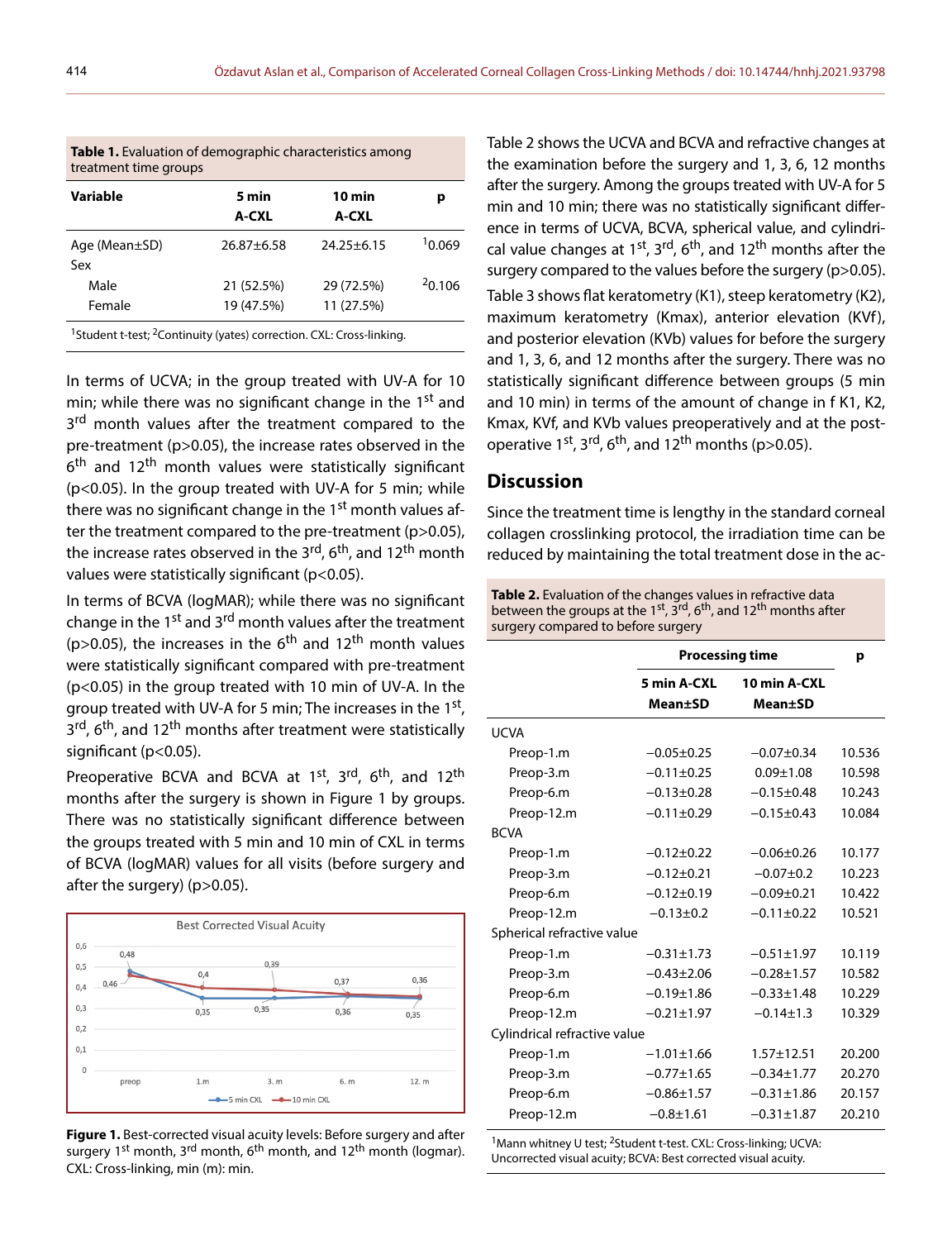**Table 3.** Evaluation of the changes in topographic measurements between the treatment duration groups at the 1<sup>st</sup>, 3<sup>rd</sup>, 6<sup>th</sup>, and 12<sup>th</sup> months after surgery compared to pre–operative status

|                | 5 min A-CXL<br><b>Mean±SD</b> | 10 min A-CXL<br><b>Mean±SD</b> | р        |
|----------------|-------------------------------|--------------------------------|----------|
|                |                               |                                |          |
| K <sub>1</sub> |                               |                                |          |
| Preop-1.m      | $0.06 + 2.1$                  | $-0.13 \pm 1.04$               | 0.599    |
| Preop-3.m      | $0.02 \pm 1.94$               | $-0.23 \pm 1.04$               | 0.478    |
| Preop-6.m      | $0.14 \pm 1.96$               | $-0.23 \pm 1.03$               | 0.294    |
| Preop-12.m     | $0.1 \pm 1.94$                | $-0.26 + 0.99$                 | 0.305    |
| K <sub>2</sub> |                               |                                |          |
| Preop-1.m      | $-0.5 + 2.72$                 | $0.02 \pm 1.03$                | 0.261    |
| Preop-3.m      | $-0.28 \pm 1.46$              | $-0.1 \pm 1.11$                | 0.534    |
| Preop-6.m      | $-0.11 \pm 1.8$               | $-0.12 \pm 1.12$               | 0.988    |
| Preop-12.m     | $-0.18 + 1.84$                | $-0.32 \pm 1.11$               | 0.688    |
| Kmax           |                               |                                |          |
| Preop-1.m      | $1.5 + 2.72$                  | $1.62 + 3.5$                   | 0.872    |
| Preop-3.m      | $1.75 + 3.86$                 | $0.44 \pm 2.8$                 | 0.087    |
| Preop-6.m      | $1.45 \pm 3.71$               | $0.63 \pm 2.81$                | 0.270    |
| Preop-12.m     | $1.31 \pm 3.67$               | $0.11 \pm 2.12$                | 0.081    |
| KVb            |                               |                                |          |
| Preop-1.m      | $-0.73 \pm 10.7$              | $-4.1 \pm 16.95$               | 0.291    |
| Preop-3.m      | $-1.53 \pm 14.34$             | $1.43 \pm 15.56$               | 0.381    |
| Preop-6.m      | $-0.35 \pm 13.55$             | $4.35 \pm 15.18$               | 0.148    |
| Preop-12.m     | $0.58 + 10.38$                | 1.88±13.66                     | 0.633    |
| KVf            |                               |                                |          |
| Preop-1.m      | $2.9 + 7.74$                  | $-0.98 + 7.39$                 | $0.025*$ |
| Preop-3.m      | $-0.13 \pm 2.88$              | $-1.35 + 8.62$                 | 0.398    |
| Preop-6.m      | $-0.1 \pm 3.05$               | $-1.15 \pm 8.23$               | 0.452    |
| Preop-12.m     | $-0.68 + 3.59$                | $-1.73 + 8.7$                  | 0.483    |

SD: Standart deviation; Student t-test; \*: p<0.05; CXL: Cross-linking; K1: Flat keratometer; K2: Steep keratometer; Kmax: Maximum keratometer; KVb: Keratoconus vertex back; KVf: Keratoconus vertex front.

celerated method applied as an alternative<sup>[4]</sup>. Shortening the treatment time is most important for patient comfort. For the accelerated corneal crosslinking method, there are different protocols including 3 min, 5 min, 10 min, and 15 min application options. In the literature, there are studies comparing accelerated procedures with the conventional technique<sup>[5-9]</sup>. However, there are very few studies comparing accelerated techniques with each other<sup>[10]</sup>.

In this study, we aimed to compare the accelerated techniques applied in different times (5 min of UV-A and 10 min of UV-A) in terms of visual acuity and corneal tomography results.

In the literature, in two different studies that prospectively compared the results of cases treated with accelerated CXL (5-min and 10-min) with the conventional method, there was no significant difference between the two groups in

terms of visual acuity values according to the results of postoperative  $6<sup>th</sup>$  month<sup>[5-7]</sup>. In our study, we compared the cases with accelerated corneal crosslinking (5 and 10 min UV-A) among themselves, and we did not find any difference in terms of visual acuity improvement in the  $6<sup>th</sup>$ month results, and the 1<sup>st</sup> year results were also similar. In the study of Shetty et al.,  $[10]$  in which the 1<sup>st</sup> year results were examined prospectively, the results of 5 min, 10 min, and 30 min were compared and no significant difference was found between the groups in terms of visual acuity improvement. In the study of Kirgiz et al.,<sup>[1]</sup> the results of CXL with 5 min and 10 min UV-A application were compared with each other and the results were similar at the end of 1<sup>st</sup> year in terms of visual acuity improvement.

In the literature, it has been reported in cases with accelerated corneal crosslinking that spherical and cylindrical values remained stable after treatment and even decreased in some studies<sup>[9,11]</sup>. When the spherical and cylindrical changes were evaluated in our study, the absence of a significant increase after the surgery can be interpreted in favor of the prevention of keratoconus progression. At the same time, no difference was found between the two groups in terms of spherical and cylindrical refractive changes in our study. Similar to the results of our study, no difference was found between the groups in terms of spherical and cylindrical changes in studies comparing accelerated CXL treatments both with each other and with the conventional method<sup>[9,10]</sup>.

In our study, the fact that there was no significant difference in K1, K2 values postoperatively compared to the preoperative values in both groups suggests that no progression was observed in the 1st year follow-up of keratoconus. In a prospective randomized study by Shetty et al.<sup>[10]</sup> in which 138 eyes were included with 1-year follow-up, while it was reported that there was no significant difference in K1 and K2 values in the group with 5 min UV-A application, they reported in the same study that they found a significant decrease in both K1 and K2 levels in the patients with 10 min UV-A application. Another study that applied UV-A for 10 min reported a decrease in K1 and K2 levels<sup>[11]</sup>. In our study, we did not find a significant difference between the two groups in terms of change in K1 and K2 values. This may be due to the limited number of patients included in our study.

There was no difference in the postoperative Kmax values between the two groups compared to the preoperative period, and we did not find any difference when the two groups were compared. Among the studies in which CXL was applied with 10 min of UV-A as in our study, there are several studies that did not detect a significant change